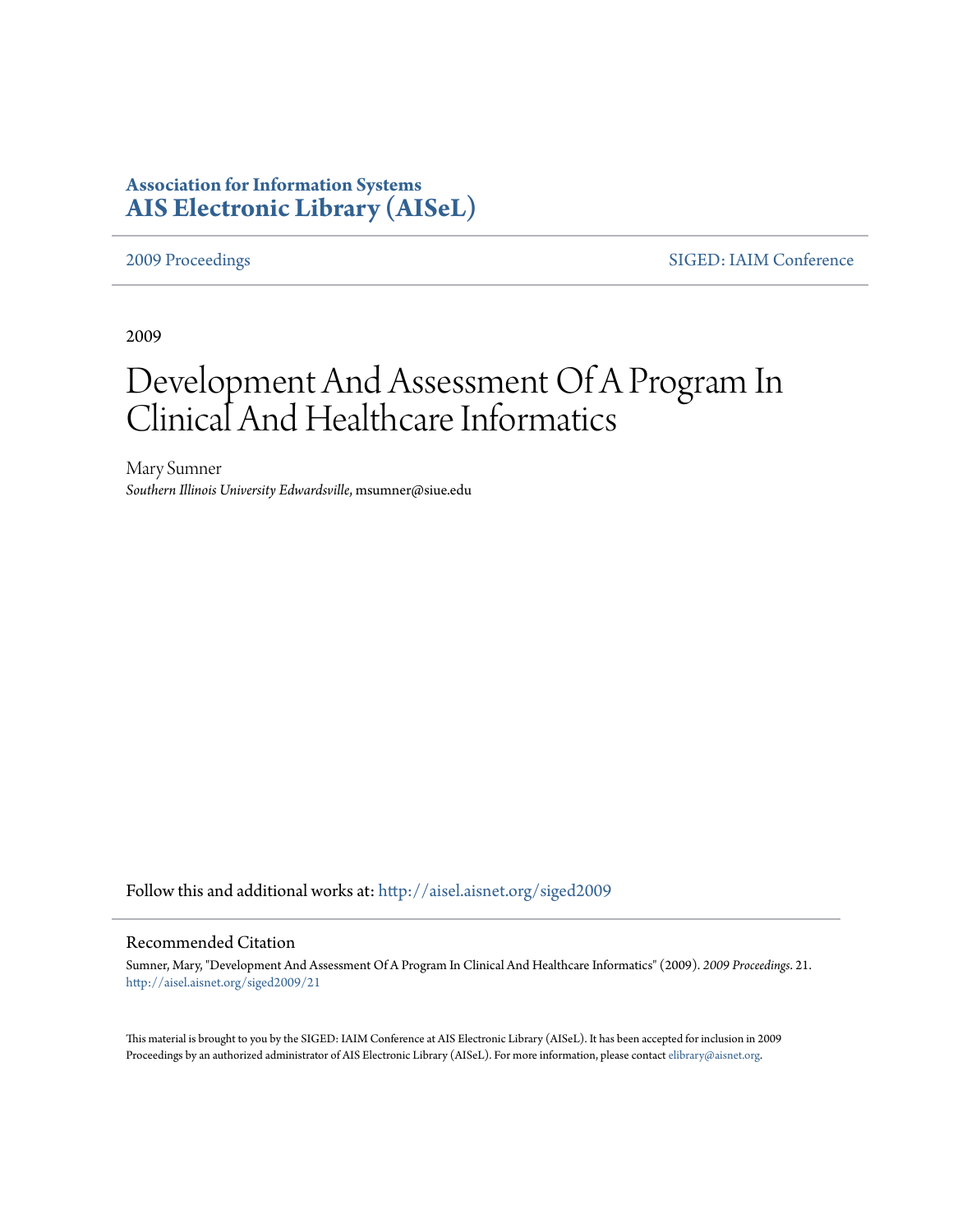#### **DEVELOPMENT AND ASSESSMENT OF A PROGRAM IN CLINICAL AND HEALTHCARE INFORMATICS**

Mary Sumner Department of Computer Management and Information Systems Southern Illinois University Edwardsville msumner@siue.edu

#### **Abstract:**

The objectives of this paper are to report on the development of a program in Clinical and Healthcare Informatics and to assess its impact in terms of (1) the importance of each of the competencies for successful job performance; and (2) the effectiveness of the program in enabling participants to achieve these competencies. The results will be of value in the design and implementation of similar programs for clinical and healthcare professionals because the competencies that are most relevant to successful job performance may become the building blocks for future program development.

**Keywords:** healthcare informatics

## **I. BACKGROUND AND RATIONALE**

Information technology is a strategic necessity for designing and implementing electronic medical records (EMR) and other health information systems that are part of the integrated healthcare information technology infrastructure (Mantzana, 2007). The successful adoption of health information technology (HIT) will depend on the knowledge of health care professionals who use these applications to deliver quality healthcare. This knowledge includes an understanding of the processes supported by the health IT infrastructure. The challenge of educating clinicians and health care professionals in health informatics is great. At present, these clinicians and health care professionals use information systems to do their jobs on a day-to-day basis.

*"Because we are serious about transforming our system of health care to be safe, efficient, timely, patient-centered, equitable, and effective, we must invest not only in technology, but also in the education and training of individuals to ensure our workforce is poised to meet this challenge. One of the factors most important to the success of health care information technology projects is the engagement and participation of clinicians. There must be a cadre of health care professionals (physicians, nurses, and others) who have knowledge and skills beyond their clinical training. Virtually every hospital, clinic, physician office, or other health care provider organization will in some way utilize information technology solutions in the coming years and will need health care professionals versed in informatics to assist with the implementation, use, and success of these systems* (Detmer, 2009)."

The success of information-based healthcare initiatives, including the EMR, clinical decision support systems (CDSS), and telemedicine are all contingent upon the ability of healthcare professionals to use information systems effectively.

The potential size of the health care community to be educated in health informatics is vast. The impact will be translated into the successful adoption and use of health information systems and the improvement of the quality and effectiveness of healthcare delivery. There is evidence from a number of research studies dealing with the implementation of EMR, computerized physician order entry (CPOE) systems, CDSS, and telemedicine that well-trained health care professionals need an understanding of the use of these information systems for successful implementation (Baron, 2005; El-Kareh, 2008; Metzger, 2003; Miller, 2003; Wilcox, 2008; Yeow, 2008; Zandieh, 2008).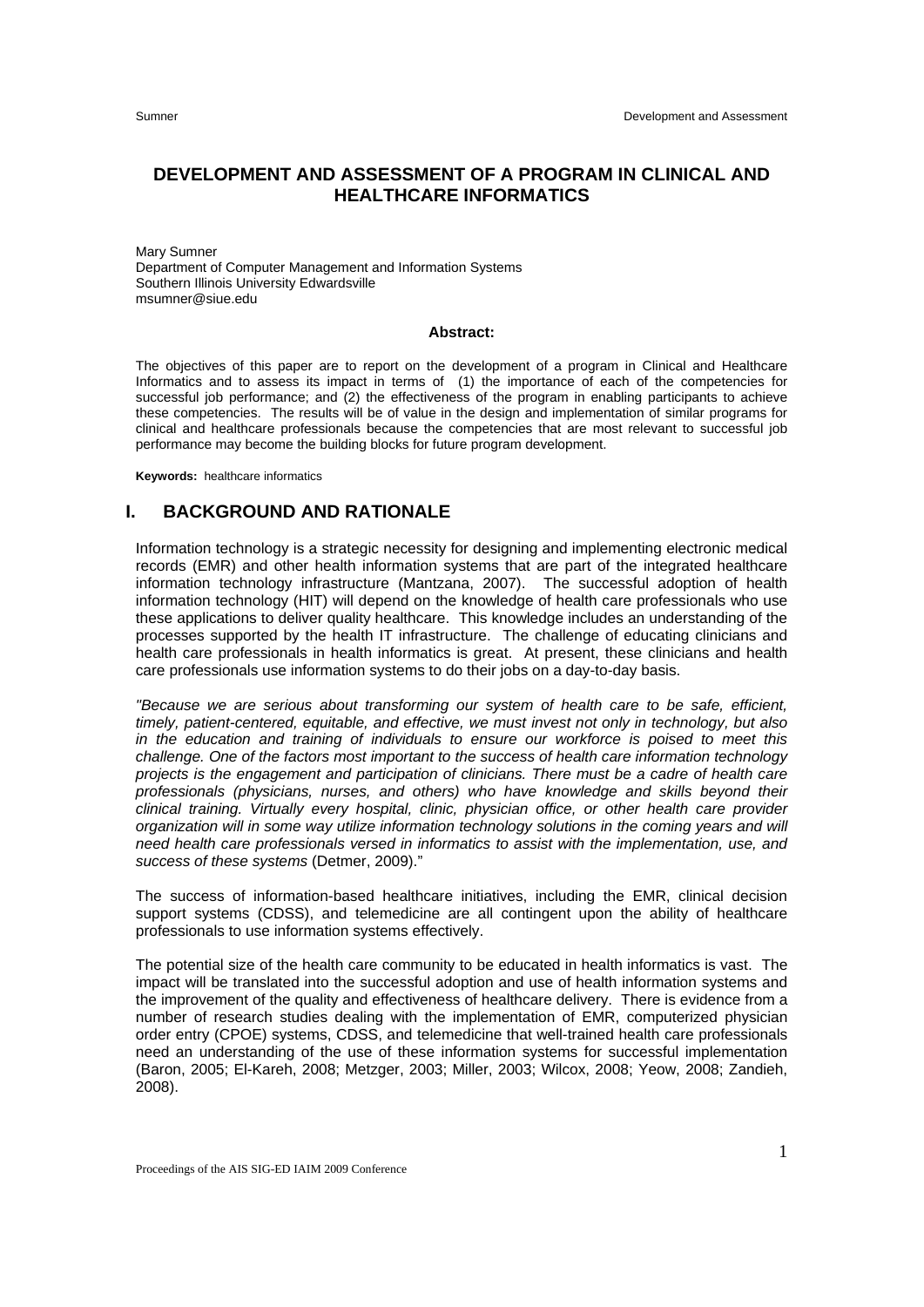To date, the size of this workforce has not been quantified well. A study using the HIMSS Analytics Database reported that there are approximately 108,390 information technology (IT) professionals in health care in the United States (Hersh & Wright, 2008) and that 40,784 additional IT professionals will be needed to support successful adoption of EMR systems. Prior studies by Gartner Research found that there was one IT staff member per 56 non-IT employees, similar to an assessment of the HIT workforce in England (Gabler, 2003; Eardley, 2006). An additional study of the HIT workforce forecast a need in the next five years for 7,600 HIT professionals to implement EMRs for the 400,000 practicing physicians who do not have them and 28,600 additional IT professionals for the 4,000 hospitals who do not have EMRs (Nationwide Health Information Network Workforce Study, 2007).

A well-trained workforce is essential for successful HIT implementation. Health care professionals play a number of roles that are critical to the success of HIT. In addition to using health information systems in their jobs, clinicians are often called upon to serve on systems acquisition teams, to provide training to their peers, and to evaluate the effectiveness of information systems. The above-mentioned research on the need for HIT professionals does not include the number of clinicians and health care professionals who use information technology in their day-to-day roles as nursing professionals, medical technologists, lab technologists, medical records specialists, medical office assistants, and other individuals in administrative roles using health information systems. These roles are all critical to the effective implementation of HIT.

## **II. THE PROGRAM: CLINICAL AND HEALTHCARE INFORMATICS**

The Clinical and Health Informatics Program was developed based upon a needs assessment by a team of health care professionals in nursing, medical information, and information technology. A series of information sessions were delivered to obtain further input from clinicians and health care professionals. The overall objective of the program is to provide an overview of information systems and state-of-the-art information technology in the health care and clinical domain.

The competencies, which are the basis for designing the program in Clinical and Healthcare Informatics, are:

#### **Competencies:**

- Achieve an in-depth understanding of the design, selection, testing, and implementation of information systems in a health care organization.
- Understand and demonstrate the ability to apply information management concepts and applications to support data retrieval and decision support in research, consultation, and administration.
- Be familiar with state-of-the-art computer hardware, software, database systems, data communications, disaster recovery, and data security.
- Understand the tools, methodologies, and technologies supporting the uses of information technology in health care services.
- Achieve an understanding of the human factors surrounding the use of information systems.
- Understand project management best practices.

#### **Pedagogical Methods:**

The pedagogical methods include lectures, textbook reading assignments, instructor-led discussions, Web-based instructional materials, and team-based activities that require communications, problem-solving, discussion, feedback, and evaluation. One of these teambased activities, a case-based simulation of a systems acquisition team decision, is an example of a team-based instructional activity.

Content outline: The content outline for the 15-session program in Clinical and Healthcare Informatics is as follows: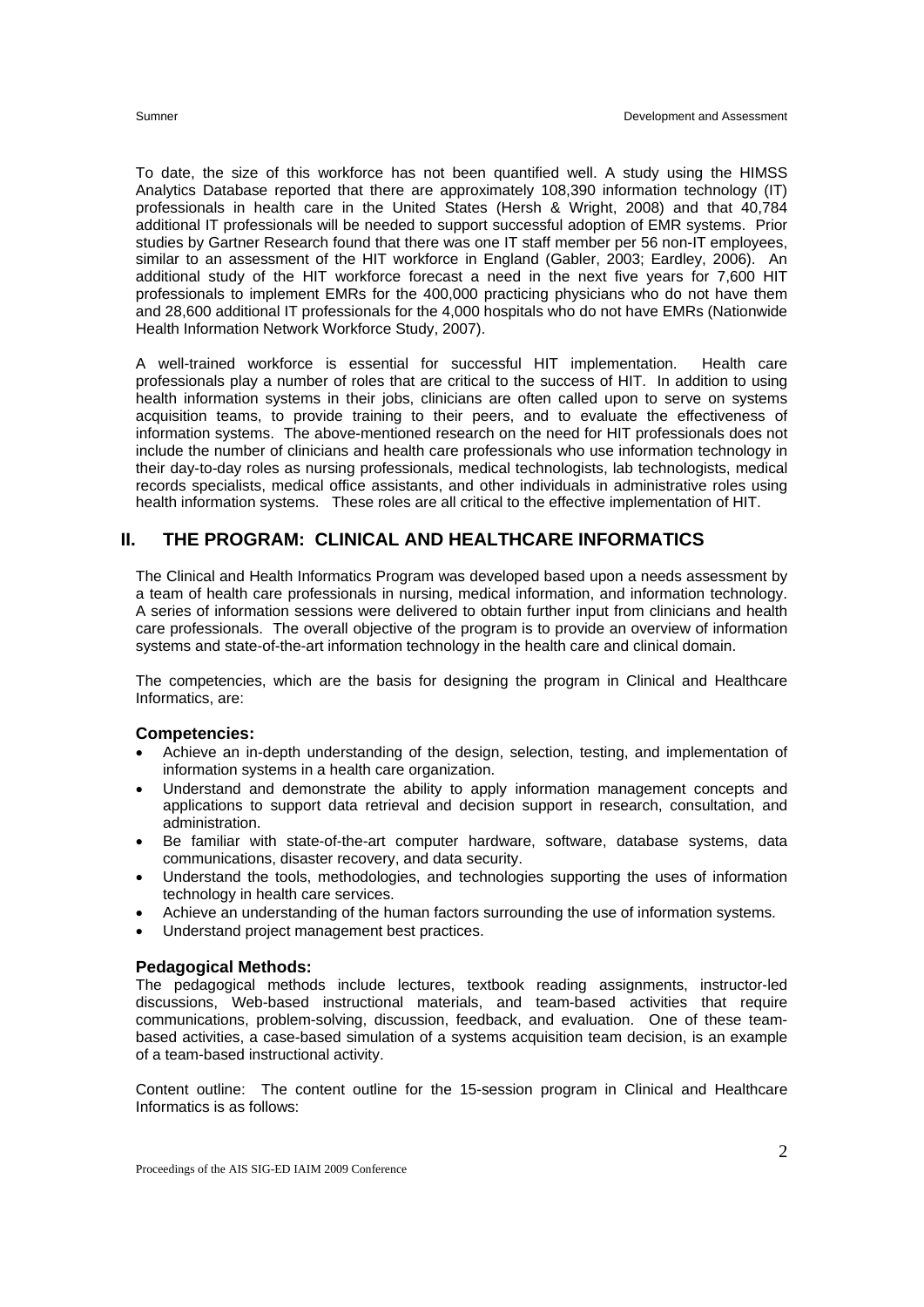| Week           | Topic                                                                                       |
|----------------|---------------------------------------------------------------------------------------------|
| 1              | Systems Planning for Information Systems                                                    |
|                | What is a health care information system?                                                   |
|                | Strategic planning for health care information systems                                      |
|                | The users, managers, and systems in health care.                                            |
|                | Types of applications in health care.                                                       |
|                | Operational information systems<br>$\circ$                                                  |
|                | Tactical information systems<br>$\circ$                                                     |
|                | Decision support systems<br>$\circ$                                                         |
| $\overline{2}$ | Database Systems.                                                                           |
|                | Data, information, and knowledge.                                                           |
|                | Understanding data models.                                                                  |
|                | Understanding relational databases.                                                         |
|                | Database management system software and the firms providing the<br>$\overline{\phantom{a}}$ |
|                | software.                                                                                   |
|                | An overview of management of a firm's database systems.                                     |
| 3              | Database Systems                                                                            |
|                | Query and reporting basics                                                                  |
|                | SQL for the non-IT manager                                                                  |
| 4              | Clinical Decision Support Systems: An Overview                                              |
|                | Data warehouses: the software and databases that support data                               |
|                | warehousing operations.                                                                     |
|                | Decision support systems (DSS) concepts and objectives.                                     |
|                | Unique information requirements for health care professionals                               |
| 5              | Clinical Decision Support Systems: Part 2 (Queries)                                         |
|                | Key performance indicators (e.g., cost/service)                                             |
|                | <b>Clinical Decision Support Systems</b>                                                    |
|                | <b>Administrative Decision Support Systems</b>                                              |
| 6              | Information Systems Development                                                             |
|                | System life cycle and the phases of the life cycle methodology                              |
|                | <b>Systems Analysis</b>                                                                     |
|                | Needs assessment.<br>$\circ$                                                                |
|                | Conducting a feasibility study.<br>O<br>Tools for data modeling and process modeling.       |
|                | O<br>Process modeling—identifying a process and evaluating process<br>O                     |
|                | performance.                                                                                |
|                | Defining functional requirements.<br>O                                                      |
| 7              | Systems Design and Implementation                                                           |
|                | Process re-engineering                                                                      |
|                | Design: Human computer interaction                                                          |
|                | Design: Inputs and outputs<br>-                                                             |
|                | Design: Files and databases                                                                 |
|                | System Implementation                                                                       |
| 8              | Information Technology Infrastructure                                                       |
|                | Hardware and Software                                                                       |
|                | Distributed Systems.                                                                        |
|                | Distributed system architectures.                                                           |
|                | Providing 24x7 high availability.                                                           |
|                | Key industry providers of distributed systems hardware and software.                        |
|                | Data Communication Systems.                                                                 |
|                | Computer-based data communications including communications                                 |
|                | hardware.                                                                                   |
|                | Communications software.                                                                    |
|                | Basic network approaches to processing data.                                                |
|                | Common communication system carriers.                                                       |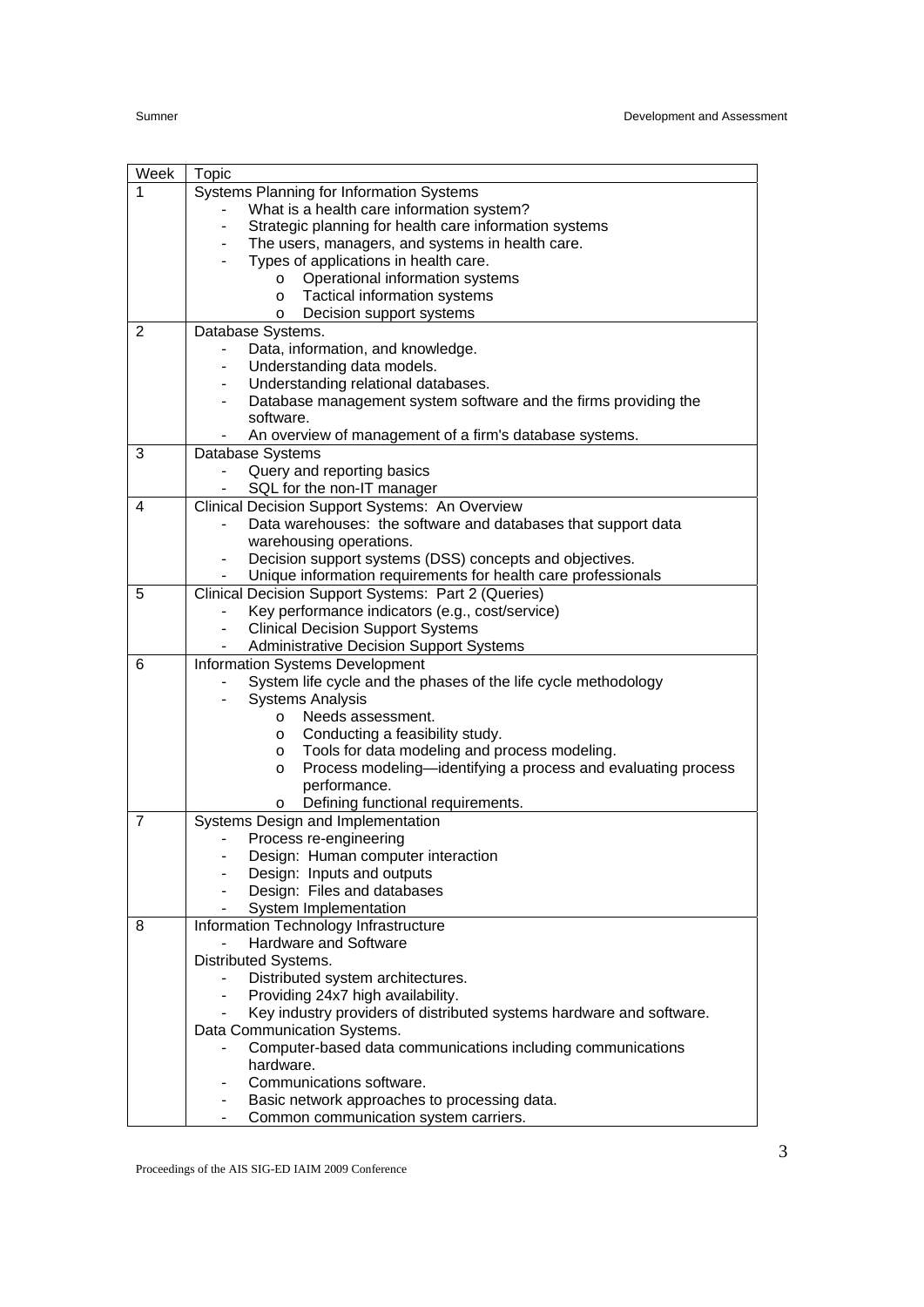|    | Local networks and intranets.                                            |
|----|--------------------------------------------------------------------------|
|    | Network management.                                                      |
| 9  | High Availability (Business Continuity) and Disaster Recovery Planning   |
|    | How high availability is achieved.                                       |
|    | Disaster recovery issues and responsibilities, including an example      |
|    | disaster recovery plan.                                                  |
|    | <b>System Quality Assurance</b>                                          |
|    | Information Systems Audit and Control                                    |
|    | Enhancements and upgrades                                                |
|    | Control objectives                                                       |
| 10 | "Package" implementation vs. "Custom Development" - project and solution |
|    | selection (Integrated Case, Part 1).                                     |
|    | Conducting a feasibility study                                           |
|    | System selection task force                                              |
|    | <b>RFP Development</b>                                                   |
| 11 | <b>Project Management</b>                                                |
|    | Concepts of project scope, time, and cost                                |
|    | Project management techniques                                            |
|    | Tracking project progress                                                |
| 12 | Information Systems Security.                                            |
|    | Threats of accidents and malfunctions.                                   |
|    | Threats of computer crime.                                               |
|    | External threats.<br>$\overline{\phantom{0}}$                            |
|    | Methods for minimizing risk.                                             |
|    | Privacy and confidentiality requirements.                                |
| 13 | RFP Case Study and Procurement (Integrated Case, Part II)                |
|    | <b>Project Presentations</b>                                             |
|    | Analysis and Evaluation                                                  |
|    | Supplier Management/Procurement                                          |
| 14 | IT Trends in Health Care (this might be changed)                         |
|    | Electronic Health Records-factors, forces, and issues.                   |
|    | eHealth: the Internet and health care information systems                |
|    | An eHealth case study                                                    |
|    | Virtual teams in health care service delivery                            |
| 15 | Information needs and challenges in today's health care environment      |
|    | Integration of information systems in virtual organizations.             |
|    | Telecommunications applications in clinical practice.                    |
|    | Future directions in health care informatics.                            |

## **III. PARTICIPANT PROFILE**

The participants in the Clinical and Healthcare Informatics Program represent a cross-section of the health care community. In many cases, healthcare professionals have already taken on roles in designing and implementing health information systems within their functional areas. They can be seen as "super-users" or functional area information specialists. A representative sample of job descriptions includes:

Nursing professional Lab technical coordinator Medical lab technician Project manager Nursing manager Home healthcare coordinator Case management supervisor Healthcare information systems analyst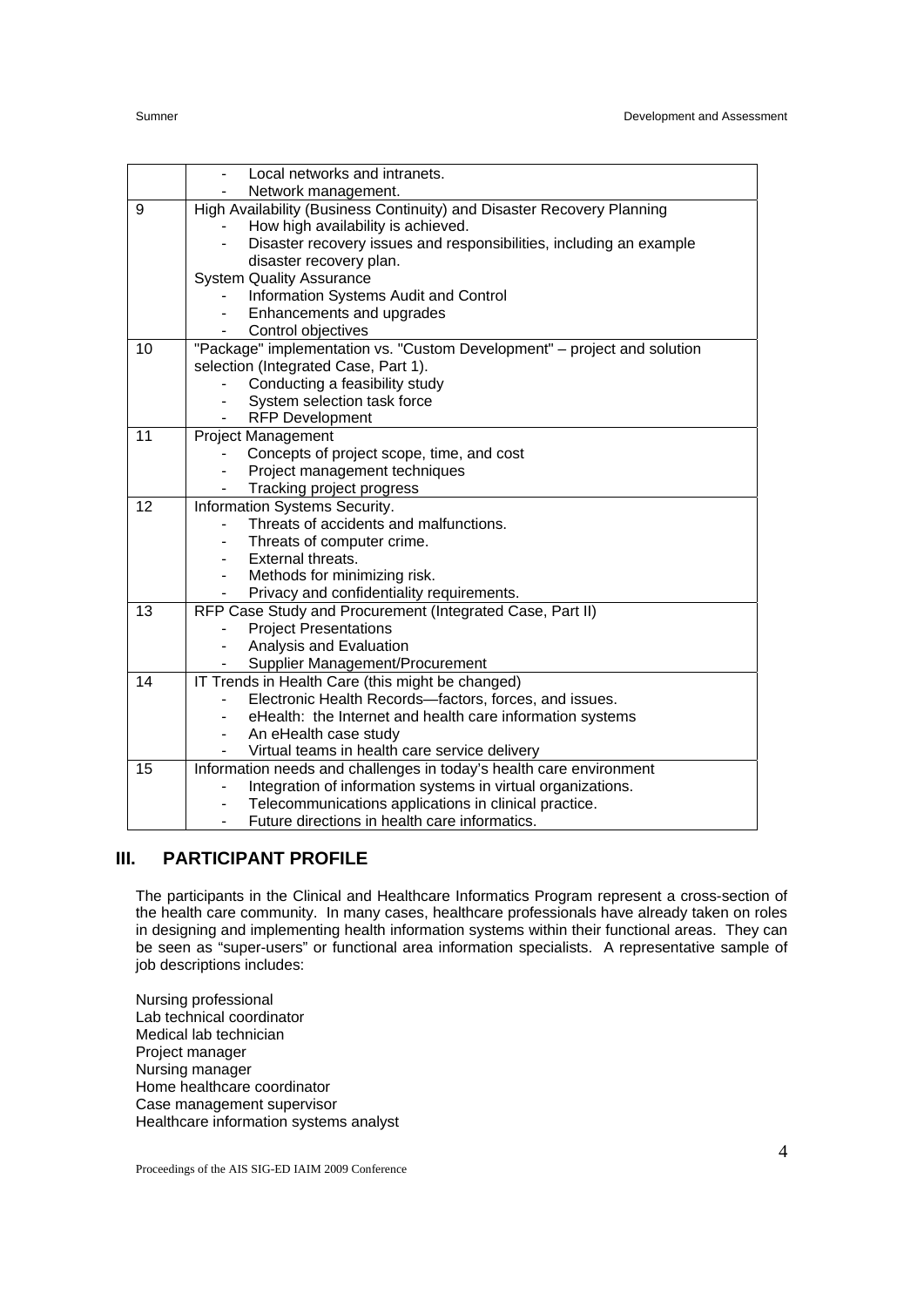Clinical applications specialist Clinical information systems coordinator Pharmacy information systems (IS) coordinator Financial manager Clinical nurse manager Trainer Operating room information systems analyst

# **IV. ASSESSMENT OF PROGRAM EFFECTIVENESS**

The twenty-five participants in the Spring, 2009 Clinical and Health Informatics program completed an assessment at the conclusion of the program. The assessment included a  $1 - 7$ Likert scale:

- The extent to which they achieved competencies in clinical and healthcare informatics ( $7 =$  to a great extent;  $1 =$  to a limited extent).
- The extent to which they viewed these competencies as being important to job success ( $7 =$ very important to job success;  $1 =$  of little importance to job success).

A summary of the assessment data for the competencies which were considered most important to job success is included in Table 1. Appendix A includes the complete assessment results.

| <b>Competencies</b>                                     | Importance | Gained |
|---------------------------------------------------------|------------|--------|
| Understanding future directions health care informatics | 5.95       | 5.42   |
| Knowledge of electronic health records: issues          | 5.74       | 5.26   |
| Understanding design implement information systems      | 5.65       | 5.35   |
| Knowledge of methods for minimizing info security risk  | 5.63       | 5.11   |
| Understanding system quality assurance audit control    | 5.58       | 5.10   |
| Understanding information systems security              | 5.58       | 5.11   |
| Knowledge of project management: scope and WBS          | 5.53       | 5.25   |
| Knowledge of how to query databases                     | 5.50       | 5.10   |
| Knowledge of basics of IT infrastructure                | 5.45       | 5.30   |
| Understanding human factors information sys design      | 5.40       | 5.10   |
| Knowledge of basics of data communications systems      | 5.37       | 5.00   |
| Knowledge of how to create reports using databases      | 5.35       | 5.00   |
| Understanding clinical decision support systems         | 5.35       | 4.95   |
| Knowledge of project management: statement of work      | 5.32       | 5.15   |
| Knowledge of project risk management                    | 5.32       | 4.89   |

Table 1: Competencies in Clinical and Healthcare Informatics

As you can see from the table, several themes emerged as important to job success, including: (1) knowledge of electronic health record implementation issues; (2) information systems acquisition; (3) information security and information assurance; (4) database reporting; and (5) project management. All of these are prevalent themes in clinical and healthcare information systems design, implementation, and management. The increasing role of clinical professionals in information systems project management is illustrated through the importance of project management competencies.

A Clinical and Healthcare Informatics Advisory Committee participated in reviewing the results of the assessments and uses these results to provide input into re-designing the competencies for the program.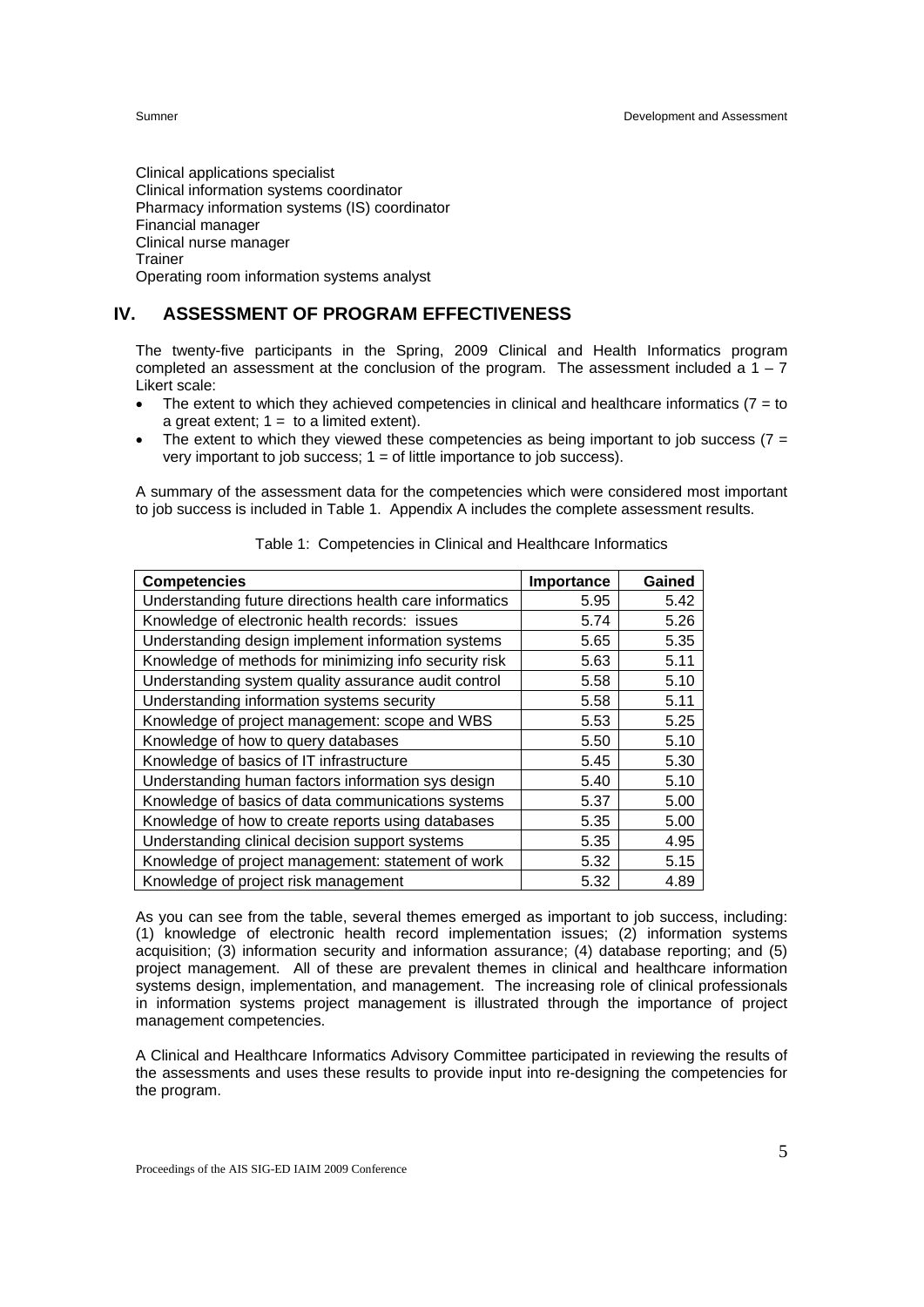#### **REFERENCES**

- Baron, R.J., E. Fabens, M. Schiffman, and E. Wolff (2005). "Electronic health records: just around the corner? Or over the cliff." *Annals of Internal Medicine*, 143 (3), pp. 222-226.
- Detmer, D. (2009). American Medical Informatics Association. www.amia.org. accessed 04/12/2009.
- Eardley, T. (2006). NHS Informatics Workforce Survey, ASSIST: London, England. http://www.bcs.org/upload/pdf/finalreport\_20061120102537.pdf
- El-Kareh, R., T. Gandhi, E. Poon, L. Newmark, J. Ungar, S. Lipsitz, and T. Sequist, "Trends in Clinician Perceptions of a New Electronic Health Record," *American Medical Informatics Association (AMIA) 2008 Symposium Proceedings*, p. 1191.
- Gabler, J. (2003). *Integrated delivery system IT budget and staffing study results*. Stamford: Gartner Corp.
- Hersh, W. and A. Wright (2008). "What workforce is needed to implement the health information technology agenda? Analysis from the HIMSS analytics database." *AMIA 2008 Symposium Proceedings*, pp. 303-307.
- Matzana, V., M. Themistocleous, Z. Irani, and V. Morabito (2007). "Identifying healthcare actors involved in the adoption of information systems." *European Journal of Information Systems,* 16 (01), pp. 91-102.
- Metzger, J. and J. Fortin (2003). "Computerized Physician Order Entry in Community Hospitals: Lessons from the Field." California HealthCare Foundation.
- Miller, R.H., I. Sim, J. Newman, (2003). *Electronic medical records: lessons from small physician practices*. California HealthCare Foundation.
- Nationwide Health Information Network (NHIN) Workforce Study. (2007). Altarum Institute: Ann Arbor, MI. http://aspe.hhs.gov/sp/reports/2007/NHIN/NHINReport/pdf
- West, M.A., C. Borrill, J. Dawson, F. Brodbeck, D. Shapiro, and B. Haward (2003). "Leadership Clarity and Team Innovation in Health Care," *Leadership Quarterly*, 14, pp. 393-410.
- Wilcox, A., Ph.D., W. A. Bowes, M.D., S. Thornton, Ph.D., S. Narus, Ph.D., (2008). "Physician use of outpatient electronic health records to improve care." *American Medical Informatics Association (AMIA) 2008 Symposium Proceedings*, pp. 809-813.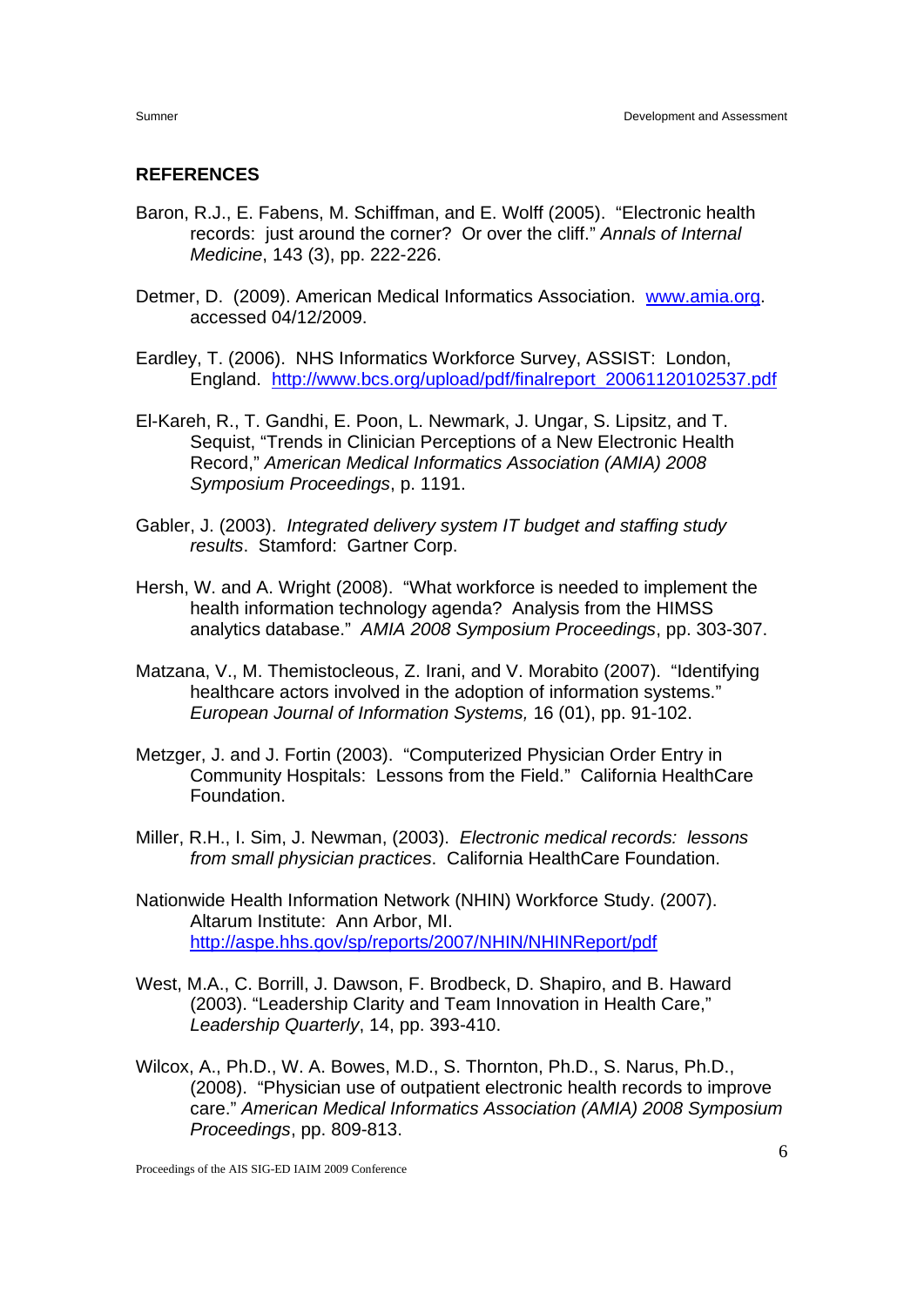- Yeow, Adrian and Samer Faraj (2008). "Marrying work and the technical artifact within the healthcare organization: a narrative network perspective on IT innovation-mediated organizational change." *ICIS Proceedings*, Association for Information Systems. 16 pp.
- Zandieh, Stephanie, MD., Shannon Mills, MHS., Kahyun Yoon-Flannery, MPH, Gilad Kuperman, MD., Ph.D., Rainu Kaushal, MD., MPH, (2008). "Provider Expectations of Ambulatory Electronic Health Records (EHR's)," *American Medical Informatics Association (AMIA) Proceedings.*

Proceedings of the AIS SIG-ED IAIM 2009 Conference